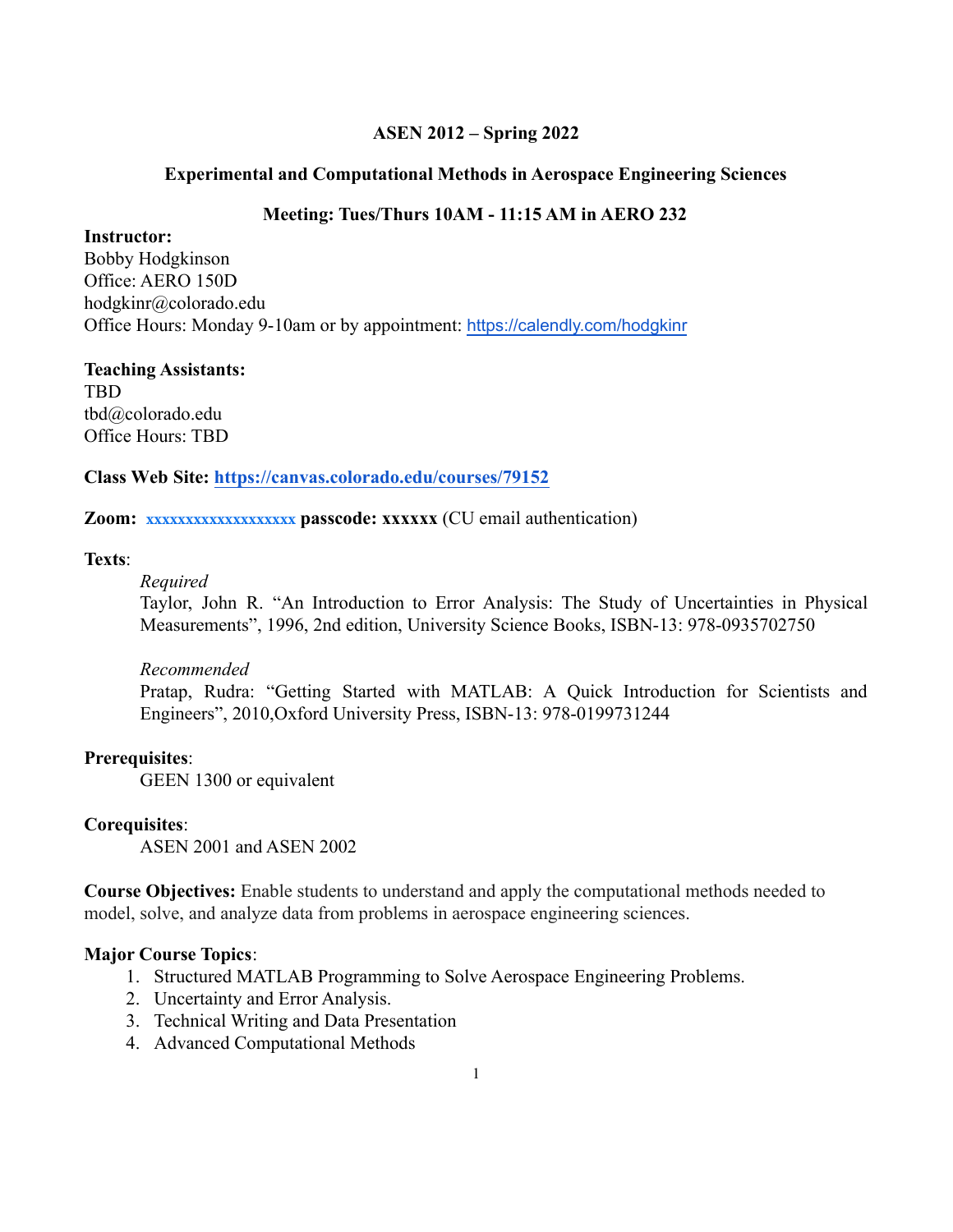5. Ethics in Engineering

## **Grading Guidelines**:

| Projects (2 projects)                                        | 40% |
|--------------------------------------------------------------|-----|
| Participation                                                |     |
| (Attendance and active participation, Coding Challenges) 30% |     |
| Quizzes (3 quizzes)                                          | 30% |

Your letter grades will be assigned based on expectations of performance. A letter grade of 'A' represents superior/excellent performance, a grade of 'B' represents good/better than average performance, while a grade of 'C' represents competent/average performance (which is in accordance with CU grading policy). Typically, a performance of 70% would earn you a grade of 'C', however, we reserve the right to normalize the class grades based on the expected minimum level of competency.

## **Important Notes**

- 1. We reserve the right to make changes to the weekly course schedule based on occurring events that require different dispositions. We will give sufficient advance notice through announcements in class and posting on the website. Changes to this syllabus and schedule may be announced at any time during class periods. We will post the current syllabus and schedule on the course website.
- 2. Reading assignments and viewing the posted lectures are to be completed *before* the course period. Many of the lectures are flipped, so coming prepared to work on problems and to ask questions is critical. Your active participation is key to the success of the class, and thus will factor heavily into your overall course grade.
- 3. The primary means for general course communication will be via course-wide Canvas announcement. Please ensure you have enabled notifications. Informal questions and discussions will be handled via the Canvas discussion boards. Questions regarding quizzes, course policies, coding challenges, or lecture material must be directed to the appropriate Canvas discussion board. If we receive an email regarding one of these topics we will refer you to the Canvas discussion board. The Instructor, TAs, and TFs will all monitor the discussion board for questions. Emails to the instructor should occur if you experience a medical/family emergency, or if you are struggling in the course and need to discuss success strategies. Emails will be responded to during business hours, i.e. Monday through Friday, 8:00 am – 5:00 pm. Students are encouraged to attend office hours in lieu of emails as it enables clarity and learning.
- 4. In this class, we will not have a comprehensive exam during finals week. We will also not have traditional exams. Rather, this class will rely on short in-class quizzes to perform intermittent assessment of your performance throughout the semester. No internet enabled calculators are allowed during quizzes (i.e. no cell phones). You are not allowed to return to the classroom until after all quizzes have been completed.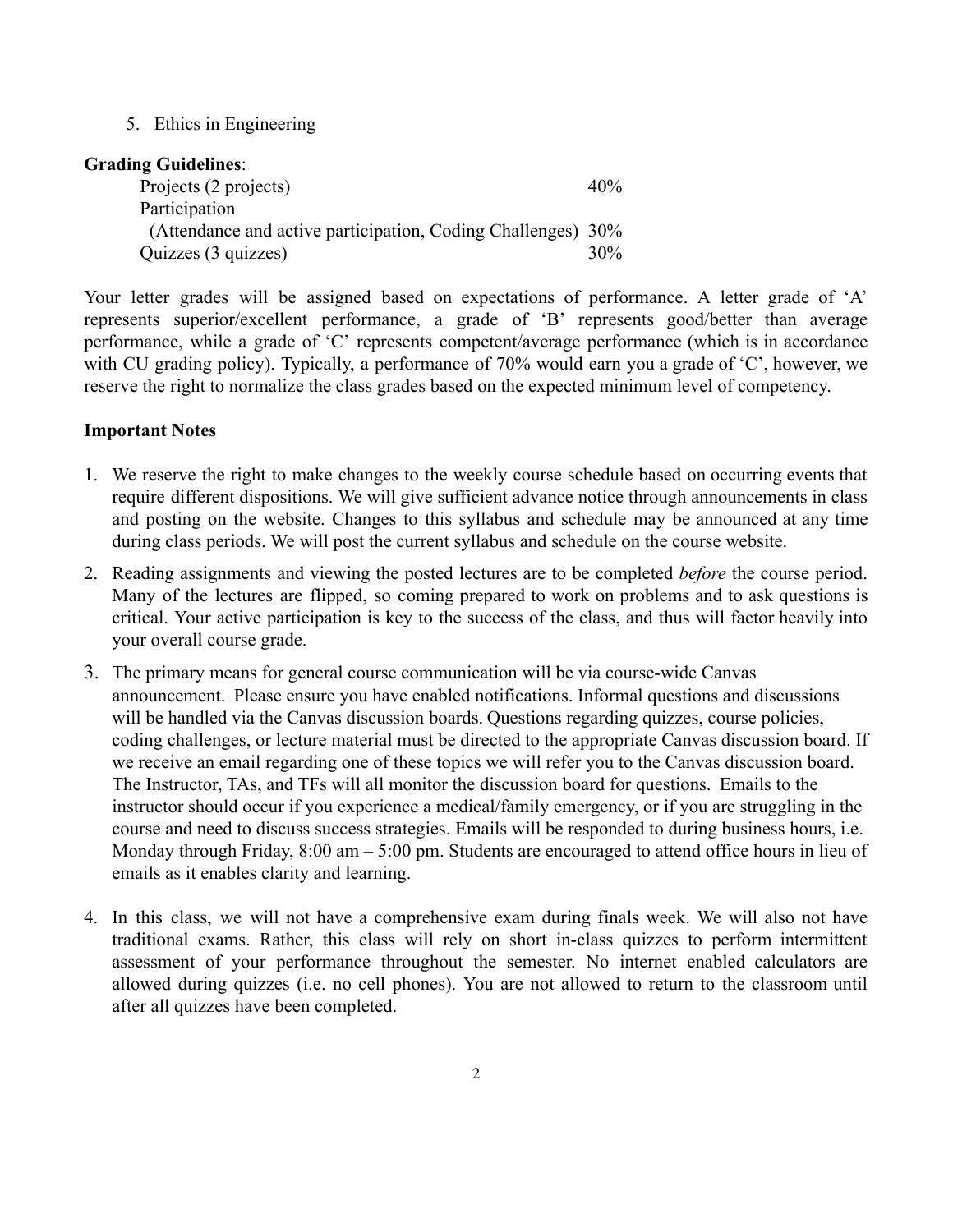- a. In the event of a move to remote learning, this class will rely on assessment via online quizzes accessed through the Canvas website on the Gradescope tab. Students will be given a window greater than 24 hours in which to complete the 40 min quiz.
- b. Students will complete 4 quizzes and the lowest grade will be dropped (i.e., the top 3 quizzes will be used for final assessment). As such, there will be no make-up quizzes offered for any reason.
- 5. Attendance to all non-quiz classes is recommended. Students will be given one "grace" class where missed attendance will be automatically excused. This should be reserved for medical or family emergencies, since you will not be allowed to make up **any** other missed classes beyond this single event during the semester, regardless of the reason. You are STRONGLY encouraged to perform the in-class activities on your own time to ensure you have prepared the material for other graded components of the class. In-class attendance is a significant contributor to the participation portion of the grade.
- 6. Any medical or studies-related needs of absence you know of prior to class must be communicated and approved by the instructor at least 2 weeks ahead of the date of occurrence.
- 7. In this class, we will *exclusively* use the programming language MATLAB because it is the programming language of the aerospace industry. Students who do not have a background in MATLAB are strongly encouraged to use the supplementary textbook and attend the TA's programming help sessions and office hours. MATLAB is available for a free download to your computer from the University.
- 8. Assignment and Exam Regrade Policy: If you would like to submit a regrade request for any assignments or exams you must submit a regrade request via email to the instructor within 2 weeks of the graded assignment return date. All regrade requests will be reviewed and approved by a course instructor and not teaching assistants, teaching fellows, or lab assistants.
	- a. The regrade request must clearly state the reason you are requesting the regrade, and what you believe the correct grade to be. Note that disagreement on the established rubric allocation of points is not a valid reason for regrade and will not be considered.
	- b. Points can be added OR removed based on correctness. Therefore, if a mistake was made in grading and too few points were awarded, the regrade request may increase the final score, however if the professor finds a mistake was made in grading and too many points were awarded, then the regrade request may lower the final score.
	- c. Regrades made in the final month of the course will only be entertained if the regrade alters the final letter grade.

## **Evaluated Outcomes**

This is one of the first courses in the ASEN curriculum where you will begin to acquire the following skills and abilities, which are the expected outcomes from our program at graduation:

- O1 Professional context and expectations (ethics, economics, etc.)
- O4 Written, oral, graphical communication ability
- O5 Knowledge of key scientific/engineering concepts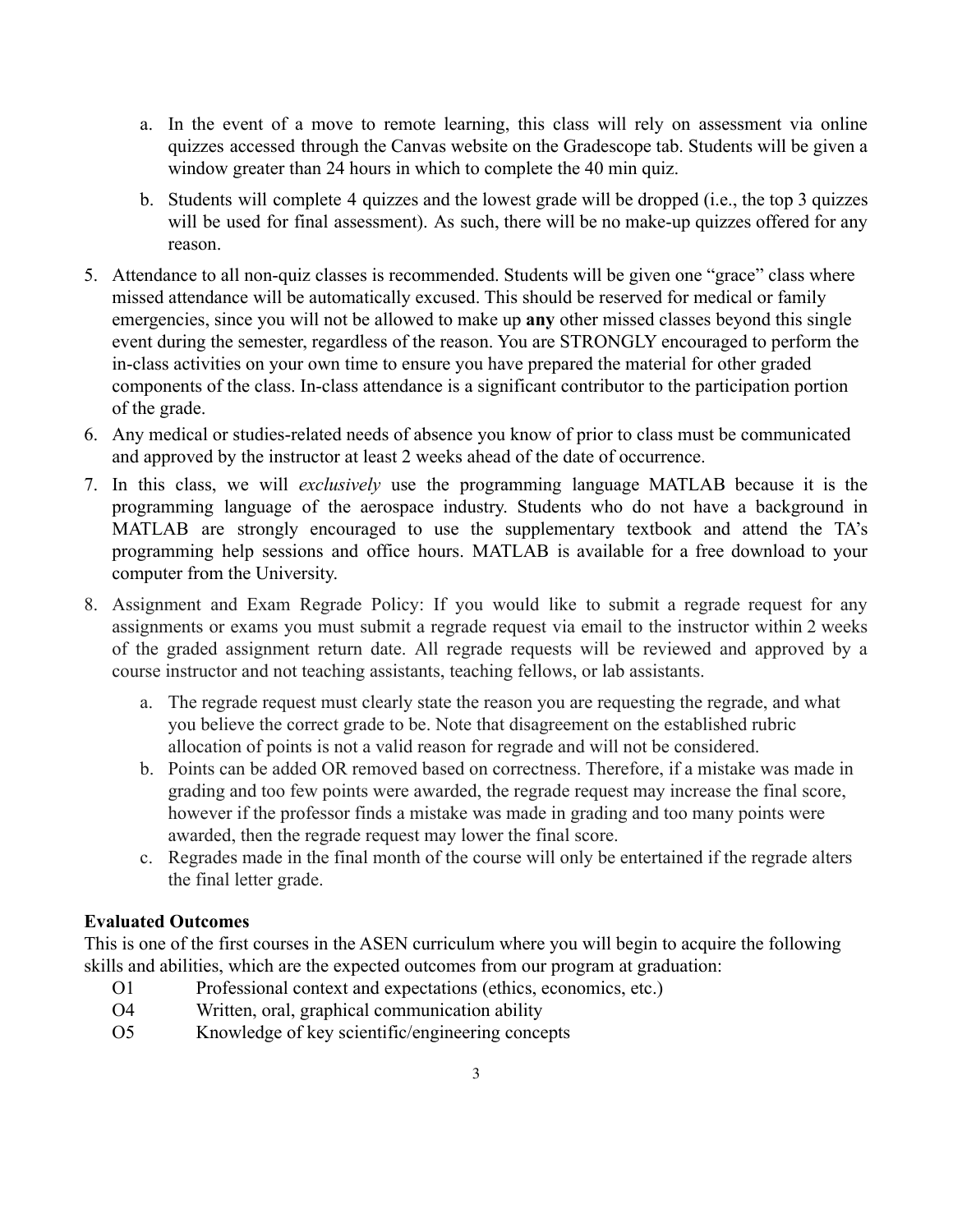- O6 Ability to define and conduct experiments, use instrumentation
- O7 Ability to learn independently, find information
- O9 Ability to design systems
- O10 Ability to formulate and solve problems
- O11 Ability to use and program computers

Evaluation of these outcomes allows an assessment of your performance and provides a major portion of the process we (the Faculty) use for continuous assessment and improvement of the entire AES undergraduate curriculum. The model for these outcomes derives from several sources including the "Desired Attributes of an Engineer" as defined by The Boeing Company, and "curriculum reviews" from major aerospace corporations including The Boeing Co., Lockheed Martin Corp., and Ball Aerospace Corp. These inputs were combined with the AES faculty vision of the desired attributes of an aerospace engineer and the requirements of the Accreditation Board for Engineering and Technology (ABET) to produce this list of evaluated outcomes.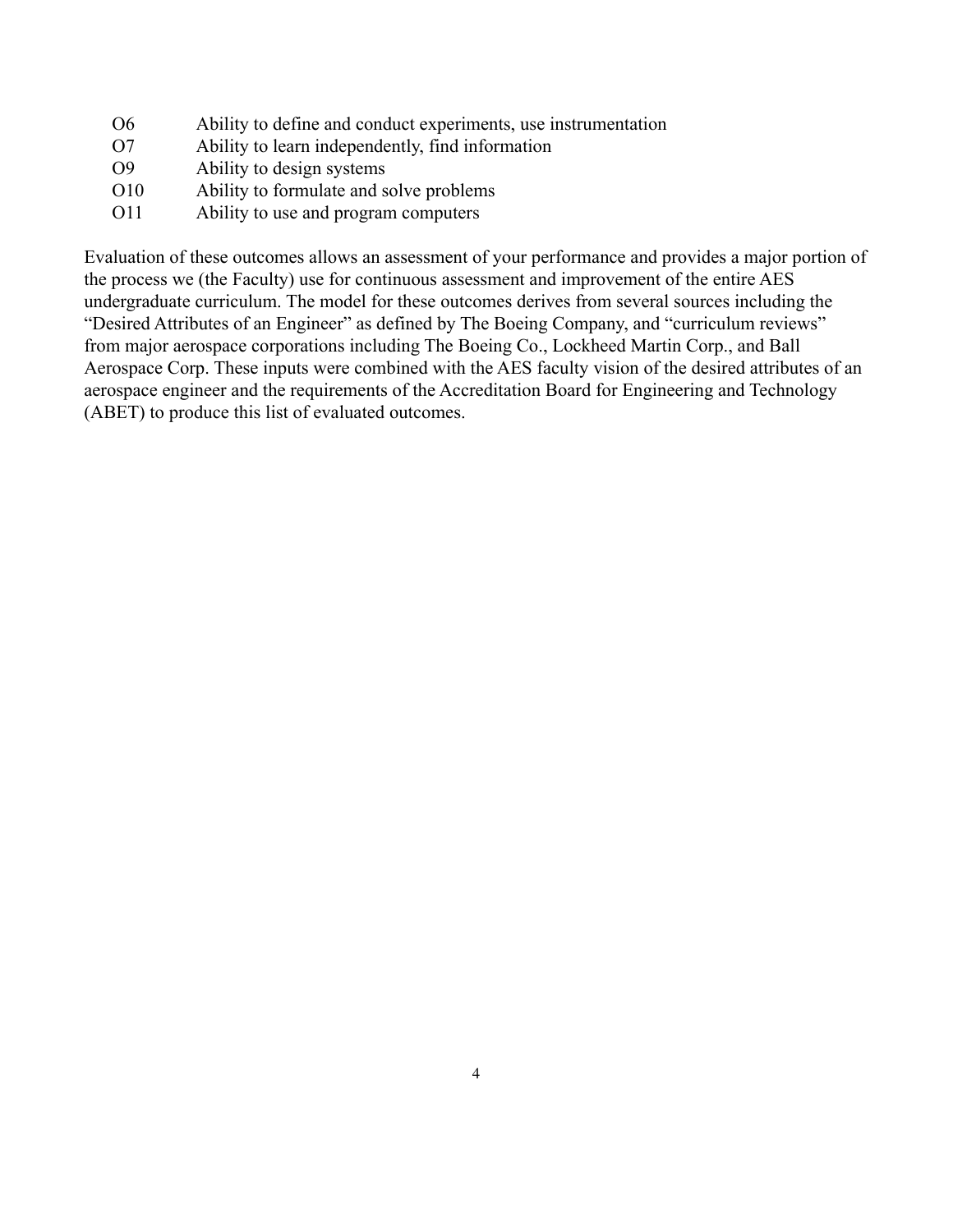#### **Additional Guidelines**

## Classroom Behavior

Both students and faculty are responsible for maintaining an appropriate learning environment in all instructional settings, whether in person, remote or online. Those who fail to adhere to such behavioral standards may be subject to discipline. Professional courtesy and sensitivity are especially important with respect to individuals and topics dealing with race, color, national origin, sex, pregnancy, age, disability, creed, religion, sexual orientation, gender identity, gender expression, veteran status, political affiliation or political philosophy. For more information, see the policies on *[classroom](http://www.colorado.edu/policies/student-classroom-and-course-related-behavior) behavior* and the *Student [Conduct](https://www.colorado.edu/sccr/student-conduct) & Conflict* [Resolution](https://www.colorado.edu/sccr/student-conduct) policies.

## Requirements for COVID-19

As a matter of public health and safety, all members of the CU Boulder community and all visitors to campus must follow university, department and building requirements and all public health orders in place to reduce the risk of spreading infectious disease. Students who fail to adhere to these requirements will be asked to leave class, and students who do not leave class when asked or who refuse to comply with these requirements will be referred to Student Conduct and Conflict [Resolution](https://www.colorado.edu/sccr/). For more information, see the policy on [classroom](http://www.colorado.edu/policies/student-classroom-and-course-related-behavior) behavior and the Student Code of [Conduct.](http://www.colorado.edu/osccr/) If you require accommodation because a disability prevents you from fulfilling these safety measures, please follow the steps in the "Accommodation for Disabilities" statement on this syllabus.

CU Boulder currently requires masks in classrooms and laboratories regardless of vaccination status. This requirement is a precaution to supplement CU Boulder's COVID-19 vaccine requirement. Exemptions include individuals who cannot medically tolerate a face covering, as well as those who are hearing-impaired or otherwise disabled or who are communicating with someone who is hearing-impaired or otherwise disabled and where the ability to see the mouth is essential to communication. If you qualify for a mask-related accommodation, please follow the steps in the "Accommodation for Disabilities" statement on this syllabus. In addition, vaccinated instructional faculty who are engaged in an indoor instructional activity and are separated by at least 6 feet from the nearest person are exempt from wearing masks if they so choose.

If you feel ill and think you might have COVID-19, if you have tested positive for COVID-19, or if you are unvaccinated or partially vaccinated and have been in close contact with someone who has COVID-19, you should stay home and follow the further guidance of the Public [Health](https://www.colorado.edu/health/public-health/quarantine-and-isolation) Office (contacttracing@colorado.edu). If you are fully vaccinated and have been in close contact with someone who has COVID-19, you do not need to stay home; rather, you should self-monitor for symptoms and follow the further guidance of the Public [Health](https://www.colorado.edu/health/public-health/quarantine-and-isolation)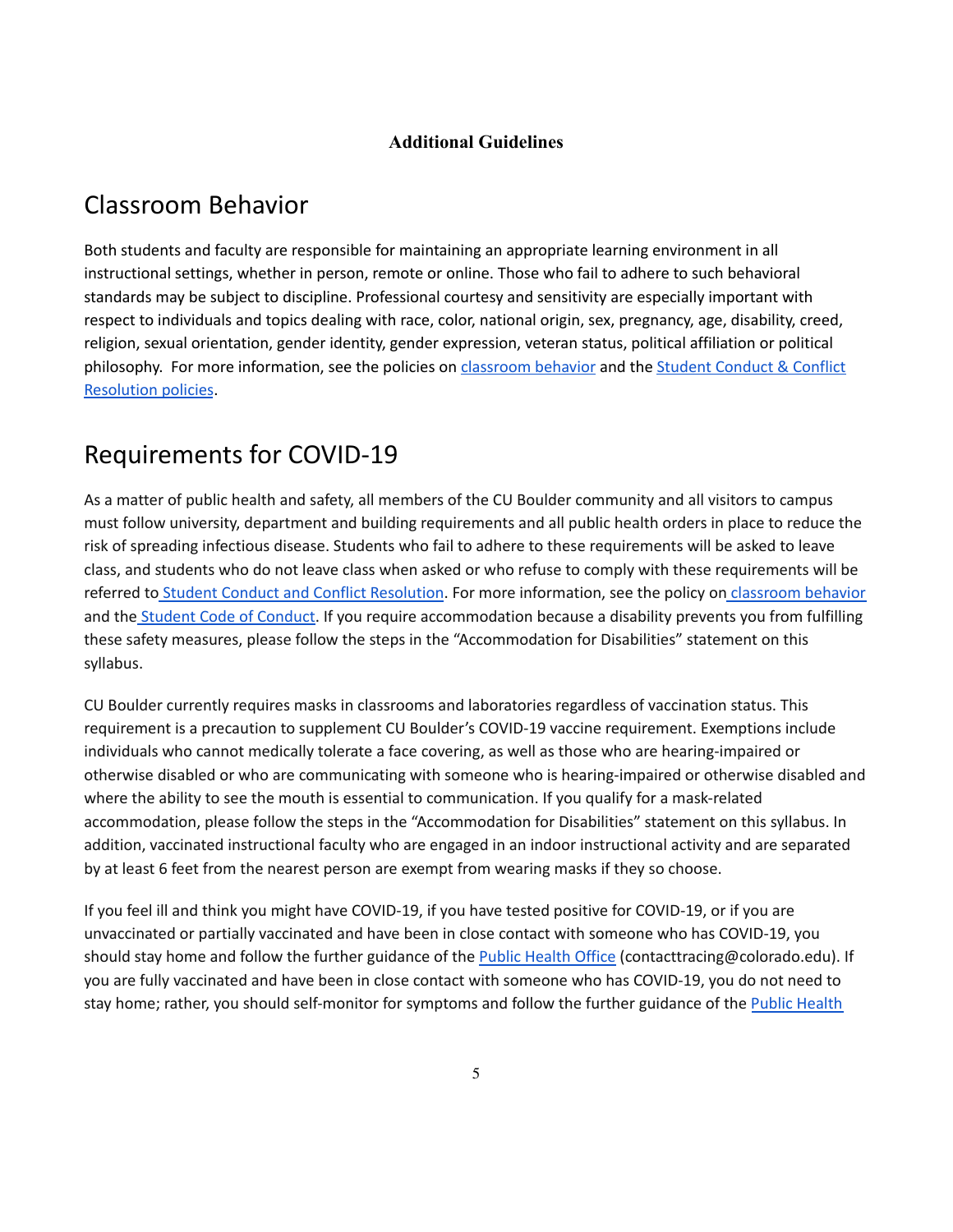[Office](https://www.colorado.edu/health/public-health/quarantine-and-isolation) [\(contacttracing@colorado.edu\)](mailto:contacttracing@colorado.edu). You do not need to notify the instructor of any details related to illness or quarantine.

For any illness related absences including quarantine: Send an email titled: "ASEN 2012 illness/quarantine missed class <insert date(s)>" to course instructor. No further information is needed.

# Accommodation for Disabilities

If you qualify for accommodations because of a disability, please submit your accommodation letter from Disability Services to your faculty member in a timely manner so that your needs can be addressed. Disability Services determines accommodations based on documented disabilities in the academic environment. Information on requesting accommodations is located on the [Disability](https://www.colorado.edu/disabilityservices/) Services website. Contact Disability Services at 303-492-8671 or dsinfo@colorado.edu for further assistance. If you have a temporary medical condition, see [Temporary](http://www.colorado.edu/disabilityservices/students/temporary-medical-conditions) Medical Conditions on the Disability Services website.

# Preferred Student Names and Pronouns

CU Boulder recognizes that students' legal information doesn't always align with how they identify. Students may update their preferred names and pronouns via the student portal; those preferred names and pronouns are listed on instructors' class rosters. In the absence of such updates, the name that appears on the class roster is the student's legal name.

## Honor Code

All students enrolled in a University of Colorado Boulder course are responsible for knowing and adhering to the Honor Code academic integrity policy. Violations of the Honor Code may include, but are not limited to: plagiarism, cheating, fabrication, lying, bribery, threat, unauthorized access to academic materials, clicker fraud, submitting the same or similar work in more than one course without permission from all course instructors involved, and aiding academic dishonesty. All incidents of academic misconduct will be reported to the Honor Code (honor@colorado.edu; 303-492-5550). Students found responsible for violating the academic integrity policy will be subject to nonacademic sanctions from the Honor Code as well as academic sanctions from the faculty member. Additional information regarding the Honor Code academic integrity policy can be found on th[e](https://www.colorado.edu/osccr/honor-code) Honor Code [website.](https://www.colorado.edu/osccr/honor-code)

# Sexual Misconduct, Discrimination, Harassment and/or Related Retaliation